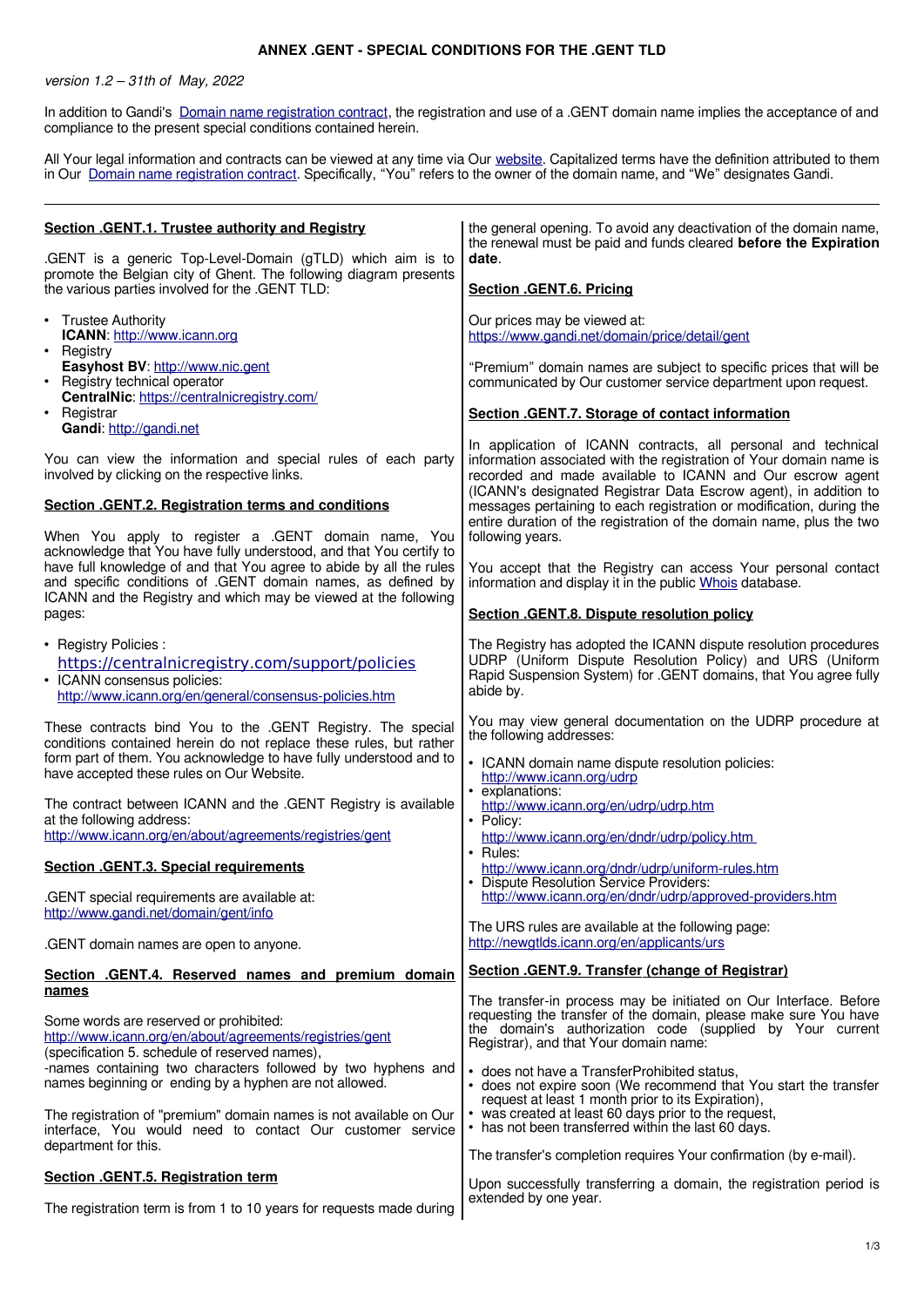| Section .GENT.10. Ownership change<br>The ownership change process is available on Our Interface and<br>requires the confirmation of both parties by e-mail.<br>The owner change of a domain name does not change the domain's<br>expiration date.<br>Section .GENT.11. Deletion process<br>Upon the Expiration of the domain, We suspend (Hold) the<br>domain name for 45 days, during which time all associated<br>technical services are deactivated. Late renewal at normal price is<br>possible during this period.                                                                                                                                                                                                                                                                                                                                                                                                                | You are acting on Your name and on Your behalf or You<br>(1)<br>are legally entitled to act in the name and on behalf of a<br>third party and You have received to this end a valid<br>authorization for filing documentary evidence and/or<br>exchanging information in Your name and on Your behalf,<br>a copy whereof shall be produced to the Registry at the<br>latter's simple request.<br>(II) To Your knowledge, the documentary evidence and/or<br>information submitted by the Registrar are true and<br>genuine copies of the original documents, are complete,<br>accurate, up-to-date and not fraudulent, and drawn up in<br>accordance with this agreement.<br>You acknowledge and agree that any non-compliance with the<br>above requirement may cause an application for the registration of a<br>domain name in relation with which the the non-compliant evidence                                                                                                            |
|-----------------------------------------------------------------------------------------------------------------------------------------------------------------------------------------------------------------------------------------------------------------------------------------------------------------------------------------------------------------------------------------------------------------------------------------------------------------------------------------------------------------------------------------------------------------------------------------------------------------------------------------------------------------------------------------------------------------------------------------------------------------------------------------------------------------------------------------------------------------------------------------------------------------------------------------|-------------------------------------------------------------------------------------------------------------------------------------------------------------------------------------------------------------------------------------------------------------------------------------------------------------------------------------------------------------------------------------------------------------------------------------------------------------------------------------------------------------------------------------------------------------------------------------------------------------------------------------------------------------------------------------------------------------------------------------------------------------------------------------------------------------------------------------------------------------------------------------------------------------------------------------------------------------------------------------------------|
| Then the domain goes into Redemption Period for an additional 30<br>days, and all associated technical services are deactivated. It can<br>only be restored during this period in accordance with the terms and<br>conditions described on Our website and/or as communicated by<br>Our customer service department.                                                                                                                                                                                                                                                                                                                                                                                                                                                                                                                                                                                                                    | has been submitted, to be rejected by the Registry and/or a domain<br>name registration effectuated on the basis of such information<br>and/or evidence to be revoked by the Registry and/or any third party<br>acting on behalf of the Registry in this respect.                                                                                                                                                                                                                                                                                                                                                                                                                                                                                                                                                                                                                                                                                                                               |
| If the domain is neither renewed nor restored within these<br>deadlines, the Registry shall place the domain on "Pending Delete"<br>status for several days, and then delete the domain name,<br>which will become available for registration on a "first-come first-<br>served" basis.                                                                                                                                                                                                                                                                                                                                                                                                                                                                                                                                                                                                                                                 | You shall keep available to Gandi and the Registry any official<br>documents supporting an application or request for the registration<br>of a domain name made in the context of the rights protection<br>mechanisms put in place by the Registry for the TLD, and more in<br>particular the claims made therein as regards intellectual property<br>rights made by and/or on Your behalf. You shall make such<br>documents available to the Registry upon our first and simple                                                                                                                                                                                                                                                                                                                                                                                                                                                                                                                |
| <u>.GENT.12.</u><br><b>Registrant</b><br><b>Section</b><br>representations<br><u>and</u><br>guarantees                                                                                                                                                                                                                                                                                                                                                                                                                                                                                                                                                                                                                                                                                                                                                                                                                                  | written request.                                                                                                                                                                                                                                                                                                                                                                                                                                                                                                                                                                                                                                                                                                                                                                                                                                                                                                                                                                                |
| You agree to provide and maintain accurate, reliable and up-to-date<br>personal contact information. Failing to do so, the Registry may<br>delete Your domain name.<br>By submitting a registration or modification request You                                                                                                                                                                                                                                                                                                                                                                                                                                                                                                                                                                                                                                                                                                         | In any case, You acknowledge and agree that distributing malware,<br>abusively operating botnets, phishing, piracy, trademark or<br>copyright infringement, fraudulent or deceptive practices,<br>counterfeiting or otherwise engaging in activity contrary to<br>applicable law are expressly prohibited. Failing to comply with this<br>provision, You expose Yourself to the suspension of Your domain                                                                                                                                                                                                                                                                                                                                                                                                                                                                                                                                                                                       |
| acknowledge that:                                                                                                                                                                                                                                                                                                                                                                                                                                                                                                                                                                                                                                                                                                                                                                                                                                                                                                                       | name, in addition to the prosecution for the prejudice caused to third<br>parties and to the penalties mentioned under applicable law.                                                                                                                                                                                                                                                                                                                                                                                                                                                                                                                                                                                                                                                                                                                                                                                                                                                          |
| • Your request must contain true, accurate and up-to-date<br>information, must be made in good faith, for a lawful purpose, and<br>must not infringe the rights of any third party,<br>• You must update or correct any information held with the Registry<br>during the registration term of a domain name registration,<br>moreover, You must maintain throughout the registration term of a<br>domain name registration a working e-mail address with the<br>Registry,<br>• You represent and warrant that the domain name applied for or<br>domain name registration made has been made and will continue<br>to be in good faith, for a lawful purpose and that such domain<br>name does not infringe the rights of any third party                                                                                                                                                                                                 | You commit Yourself to indemnify and hold harmless the Registry,<br>including its directors, officers, employees, subcontractors and<br>agents to the maximum extent required by law, from and against<br>any claims, damages, liabilities, costs and expenses arising out of<br>or relating to any application and/or request for the registration of a<br>domain name made hereunder, the registration of a domain name<br>and/or the use of a domain name. This indemnification obligation<br>shall survive the termination of the present contract, whatever may<br>be the cause, and is the direct consequence of Our accreditation<br>agreement.<br>Section .GENT.13. Exclusion of liability and actions of the                                                                                                                                                                                                                                                                           |
| • You have to participate in good faith in any proceedings as<br>established by the Registry and ICANN,                                                                                                                                                                                                                                                                                                                                                                                                                                                                                                                                                                                                                                                                                                                                                                                                                                 | Registry                                                                                                                                                                                                                                                                                                                                                                                                                                                                                                                                                                                                                                                                                                                                                                                                                                                                                                                                                                                        |
| • You are not using Your domain name for defamatory purposes,<br>contrary to public order or morality or unlawful under applicable<br>laws and regulations<br>• You have to accept and abide by the rules and policies enacted<br>by the Registry.                                                                                                                                                                                                                                                                                                                                                                                                                                                                                                                                                                                                                                                                                      | You expressly acknowledge and accept that the Registry shall be<br>entitled, that it deems necessary, in its sole and entire discretion,<br>but not obligated, to reject, delete, suspend, transfer to a third party<br>or place in "lock" status, "hold" status or similar status Your domain<br>name:                                                                                                                                                                                                                                                                                                                                                                                                                                                                                                                                                                                                                                                                                         |
| In addition, You acknowledge that any data, communications and<br>information received from Gandi in the context of the rights<br>protection mechanisms may be used by the Registry in the context<br>of these processes, and exchanged with third parties engaged by<br>the Registry in order to assist in and manage these processes as<br>the Registry deems appropriate.<br>Any documentary evidence, communications or any other<br>information to be submitted by Gandi to or exchanged with the<br>Registry or any third party appointed by the latter in the context of<br>the special rights protection mechanisms put in place by the<br>Registry for the TLD shall be submitted electronically in accordance<br>with the procedures mentioned below, and shall be in the English<br>language.<br>With respect to any set of documentary evidence submitted, You<br>expressly and unconditionally represent and warrant that: | • if an when the Registry does not hold complete and accurate<br>information as described in the respective TLD Policies, or is not<br>in compliance with any other provision of such TLD Policies, or,<br>to protect the integrity and stability of the Shared Registry<br>System, and/or the operation and/or management of the TLD, or<br>• in order to comply with applicable laws and regulations, and/or<br>any decision by a competent court or administrative authority and/<br>or any dispute resolution service provider the Registry may<br>hereafter retain to oversee the arbitration and mediation of<br>disputes; and/or any other applicable laws, regulations, policies or<br>decrees; or<br>• to avoid any liability on behalf of the Registry, including their<br>respective affiliates, directors officers, employees, subcontractors<br>and/or agents or<br>• following the outcome of a Sunrise Reconsideration Proceeding<br>(as defined in the respective TLD Policies) |